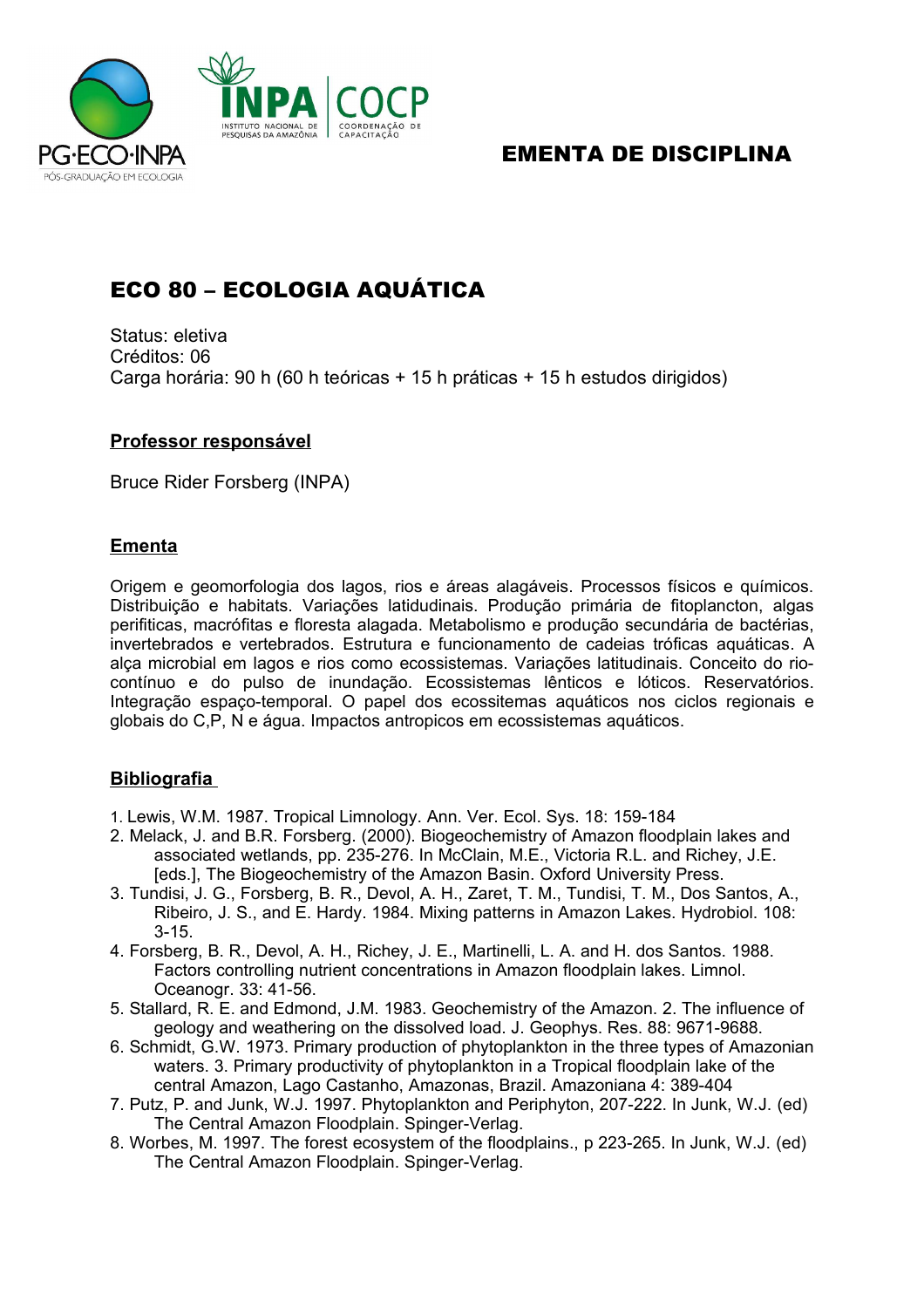- 9. Forsberg, B. R., C. A. R. M. Araujo-Lima, L. A. Martinelli, R. L. Victoria, and J. A. Bonassi. 1993. Autotrophic carbon sources for fish of the Central Amazon. Ecology 74: 643- 652.
- 10. Junk, W.J., Bayley, P.B. and Sparks, R.E. 1989. The flood pulse concept in riverfloodplain systems. P. 110-127. In Dodge, D.P. (ed). Proceedings of the International Large River Symposium. Can. Spec. Publ. Fish. Aquat. Sci. 106
- 11. Vannote, et al. 1980. The river continuum Concept. 19980. Can. J. Aquat. Sci. 37: 130- 137.
- 12. Forsberg, B. R., Castro, J.G.D. and E. Cargnin-Ferriera. (2001). The structure and functioning of the rio Negro ecosystem: Insights from the Jaú Project, pp. 125-144. In Chão, N. L., Petry, P., Prang, G. Sonneschein, L. and Tlusty, M. [eds.] Conservation and Management of Ornamental Fish Resources of the Rio Negro Basin, Amazonia, Brazil - Projeto Piaba. Editora da Universidade do Amazonas, Manaus
- 13. Walker. I. 1985. On the structure and ecology of the micro-fauna in the Central Amazonian forest sream Igarape da Cachoeira. Hydrobiologia 122. 137-152
- 14. Junk, W.J. and Piedade, M.T. F.. 1997. Plant life in the floodplain with special reference to the herbaceous plants, p. 147-185. . In Junk, W.J. (ed) The Central Amazon Floodplain. Spinger-Verlag.
- 15. Paine, R.T. et al. Trouble on Oiled Waters: Lessons from the Exxon Valdez Oil Spill. 1996. Ann. Ver. Ecol. Syst. 27: 197-235.
- 16. Forsberg, B. R. et al. 1989. Development and erosion in the brazilian amazon: a geochronological case study. Geojournal 19: 402-405.
- 17. Silva-Forsberg, M. C., Forsberg, B. R. and V.K. Zeidemann. 1999. Mercury contamination in humans linked to river chemistry in the Amazon Basin. Ambio 28: 519-521.
- 18. Fearnside, P.M. 2005. Hidrelétricas planejadas no rio Xingu como fontes de gases de efeito estufa: Belo Monte(Kararaô) and Altamira (Babaquara).
- 19. Kemenes et al. 2007. Geophy. Res. Let. 34, LXXXXX, doi:10.1029/2007GL029479
- 20. Rosa et al. 2004. Greenhouse gas emissions from hydroelectric reservoirs in tropical regions. Climate Change 66: 9-21
- 21. St. Louis et al. 2000.
- 22. Richey et al. 2002. Outgassing from Amazonian rivers and wetlands as a large tropical source of CO<sub>2</sub>. Nature 416-617-619.
- 23. Abril et al. 2006.
- 24. Bayley 1989. Aquatic environments in the Amazon Basin, with an analysis of carbon sources, fish production and and yield. Can. Spec. Pub. Fish. Aquat. Sci. 106: 309- 408.
- 25. Junk 1973. Amazoniana 4(1): 9-102.
- 26 Junk and Robertson 1997. Aquatic Invertebrates, pp 279-298. In Junk, W.J. (ed) The Central Amazon Floodplain. Spinger-Verlag.
- 27. Junk 2000. The Central Amazon River Floodplain: Concepts for the sustainable use of its resources, pp 75-92. In Junk et al [eds.] The central Amazon floodplain: Atual Use and Options for a Sustainable Management.
- 28. Thorp, J.H. and Delong, M.D. 2002. Dominance of autochthanous autotrophic carbon in food webs of heterotrophic rivers. Oikos 96: 543-550
- 29. Belger, L and Forsberg, B.R. 2006. Factors controlling Hg levels in two predatory fish species in the Negro river basin, Brazilian Amazon. Sci. Tot. Envir.
- 30. Fadini, P. S., and W.F. Jardim. 2001. Is the Negro River basin (Amazon) impacted with naturally occurring mercury? *Sci. Total. Environ*. 275: 71-82.
- 31. Junk, W. J & Wantzen, K.M. 2004: The Flood Pulse Concept: New Aspects, Approaches,and Applications - an Update. In: R.L. Welcomme & T. Petr(eds.): Proceedings of the Second International Symposium on the Management of Large Rivers for Fisheries, Volume 2. Food and Agriculture Organization & Mekong River Commission. FAO Regional Office for Asia and the Pacific, Bangkok. RAP Publication 2004/16, pp. 117-149.
- 32. Mayorga, E. and A. K. Aufdenkampe. 2002. The processing of bioactive elements by the Amazon River system. *The Ecohydrology of South American Rivers and Wetlands*. M. E. McClain. Wallingford, UK, IAHS Press. IAHS Special Publication No. 6: 1-24.
- 33. Schongart, J. et al 2002. Phenology and stem-growth periodicity of tree species in Amazonian floodplain forests. J. Trop. Ecol. 18: 581-597